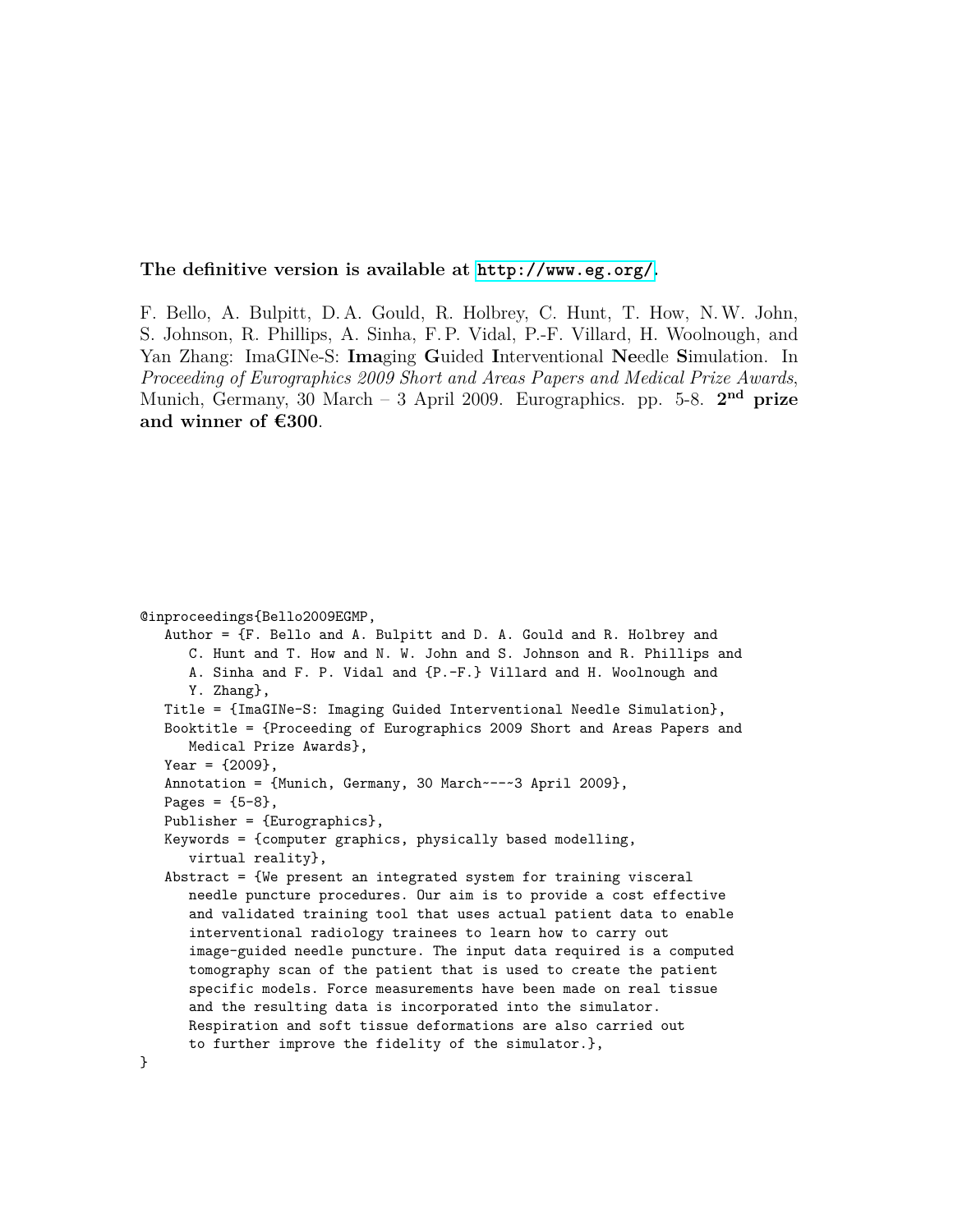# ImaGINe-S: **Ima**ging **G**uided **I**nterventional **Ne**edle **S**imulation

Fernando BELLO<sup>1</sup>, Andrew BULPITT<sup>2</sup>, Derek A. GOULD<sup>3</sup>, Richard HOLBREY<sup>2</sup>, Carrie HUNT<sup>4</sup>, Thien HOW<sup>3</sup>, Nigel W. JOHN<sup>5</sup>, Sheena JOHNSON<sup>4</sup>, Roger PHILLIPS<sup>6</sup>, Amrita SINHA<sup>3</sup>, Franck P. VIDAL<sup>5</sup>, Pierre-Frédéric VILLARD<sup>1</sup>, Helen WOOLNOUGH<sup>4</sup>, and Yan ZHANG<sup>6</sup>

<sup>1</sup> Biosurgery and Surgical Technology Department, Imperial College, London, UK <sup>2</sup> School of Computing, The University of Leeds, UK <sup>3</sup> Royal Liverpool University Hospital, UK

<sup>4</sup> Manchester Business School, Manchester University, UK

<sup>5</sup> School of Computer Science, Bangor University, UK

<sup>6</sup> Department Computer Science, University of Hull, UK

#### **Abstract**

We present an integrated system for training visceral needle puncture procedures. Our aim is to provide a cost effective and validated training tool that uses actual patient data to enable interventional radiology trainees to learn how to carry out image-guided needle puncture. The input data required is a computed tomography scan of the patient that is used to create the patient specific models. Force measurements have been made on real tissue and the resulting data is incorporated into the simulator. Respiration and soft tissue deformations are also carried out to further improve the fidelity of the simulator.

**Keywords:** Computer graphics, physically based modelling, virtual reality.

## **1 Introduction**

Interventional radiology (IR) uses minimal access techniques to treat a range of conditions, with generally less risk and post-operative pain, and shorter recovery time compared to open surgery. IR procedures use medical imaging to guide needles and other instruments to target specific patient anatomy and pathology. Vascular IR techniques involve blood vessels (arteries, veins), while visceral IR is concerned with organ systems (liver, bile ducts, urinary tract, gut). Fluoroscopic imaging and ultrasound (US) are the most commonly employed imaging modalities. Fluoroscopy is the mainstay for image guidance in some procedures such as percutaneous transhepatic cholangiography (PTC); US is a key imaging modality in biopsy and nephrostomy [\[5\]](#page-7-0).

Basic IR skills such as visceral needle puncture are still acquired during an apprenticeship in patients, though a trainee's inexpert manipulations can increase patients' pain and discomfort, as well as the procedure time and overall risk. A computer-based simulation can offer an attractive alternative, and this has been the motivation for developing ImaGINe-S (**Ima**ging **G**uided **I**nterventional **Ne**edle **S**imulation). ImaGINe-S delivers a cost-effective virtual environment in which a trainee can practice and develop basic skills. It has been designed following a comprehensive task analysis of needle puncture procedures. A stereoscopic projection of the virtual patient is co-located with haptic feedback devices to provide a high fidelity simulation – see Figure [1.](#page-2-0) Patient-specific data is used and the simulator can be configured for a variety of different scen-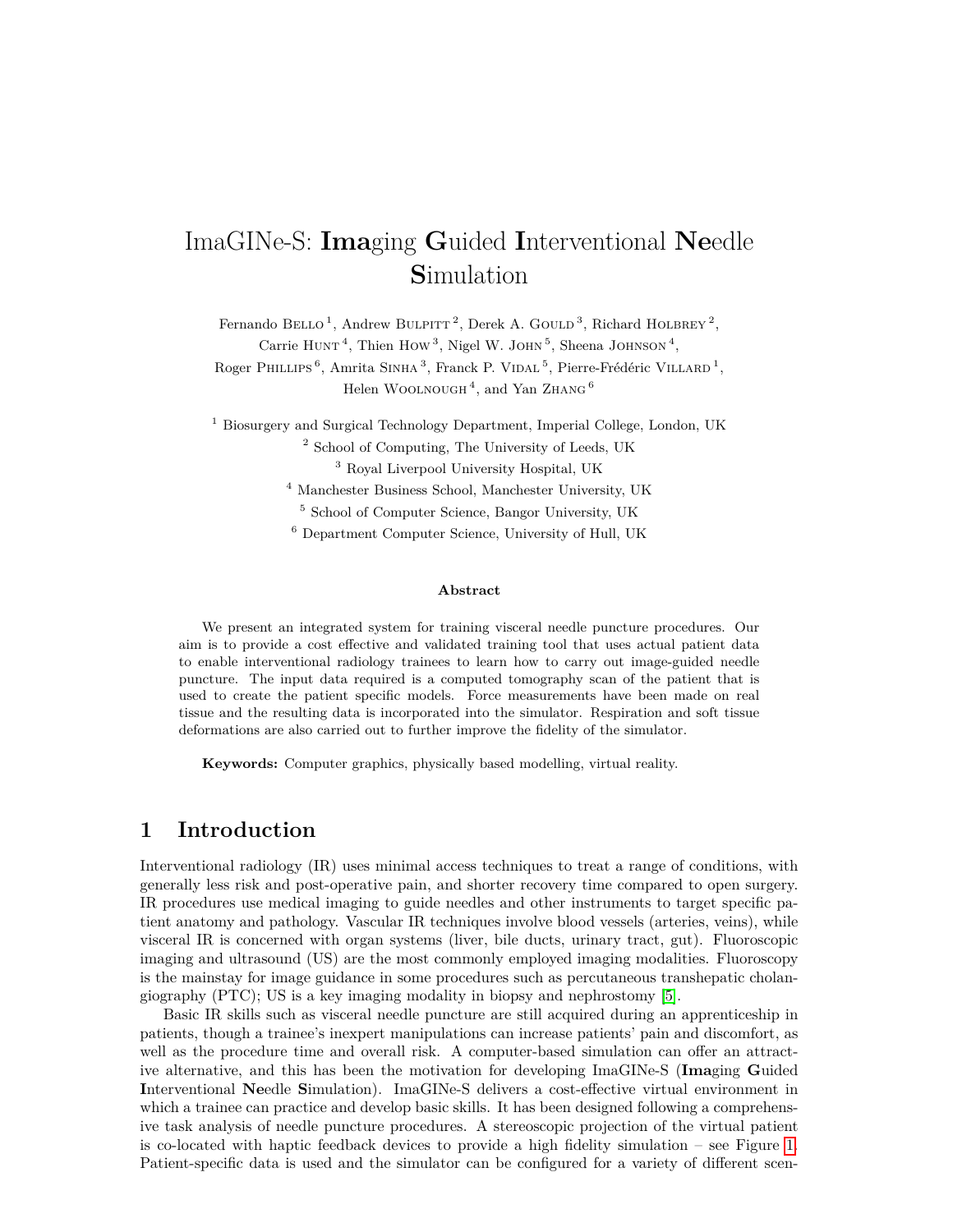<span id="page-2-0"></span>

*Figure 1:* ImaGINe-S Platform: A virtual workbench with two PHANToM Omni haptic devices (one for the needle and one for the ultrasound transducer)

arios. ImaGINe-S is currently undergoing a series of validation studies at hospitals and training workshops.

To our knowledge, the Haptic Operative Realistic Ultrasonography Simulator (HORUS) is the only other computer-based simulator to address needle puncture [\[1\]](#page-7-1) and is particularly aimed at US-guided needle insertion for biopsy and radio frequency thermal ablation. The unique differentiators of ImaGINe-S are that:

- It is based on a detailed task analysis.
- It provides an immersive virtual environment that closely replicates the set up of the real life situation.
- It models organ motion due to respiration together with simulation of fluoroscopy or US images, and can do this interactively by exploiting both the central processor unit (CPU) and the graphics processor unit (GPU) capabilities of a modern PC.
- In vitro studies of the forces obtained from needle insertion into tissues is being used to help create a realistic haptics model.
- Patient specific data is used.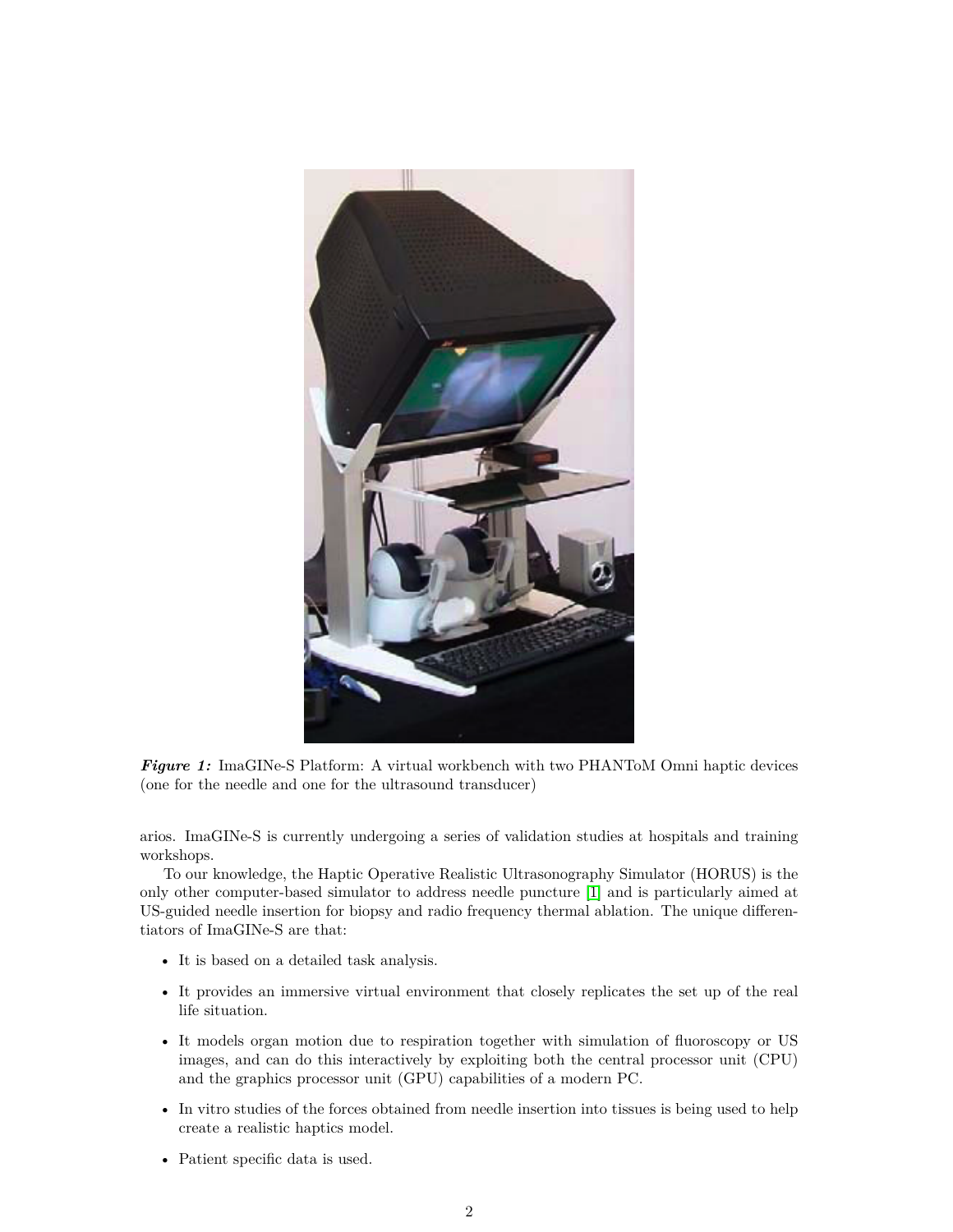• It is being fully validated as a training tool.

## **2 Methods and Tools**

The main components of ImaGINe-S are described in this section.

#### **2.1 Task analysis**

A detailed task analysis of the procedure is essential to identify the individual steps and to document the decision process involved at each point. This information can be obtained by analysing video footage of the procedure being carried out, and through interviews with subject experts. Our psychologist team have carried out this process together with the subject matter experts [\[3\]](#page-7-2). This information then informs the actual design and realisation of the simulator. Pre-procedure steps and general preparation such as cleaning the incision site and injection of local anaesthetic have also been documented in this way. All of this information must be provided within the training curriculum. At this time, however, our simulation begins with the ultrasound image guided needle puncture.

The task analysis also identified the key metrics to be measured in the simulator and used for validation. The metrics are performance indicators and include: any errors made, puncture site location, time taken, path taken by the needle and the final catheter position. Each of these metrics will be further assessed during validation of ImaGINe-S to allow investigation of their utility as performance indicators.

### **2.2 Patient specific data**

With patient consent, selected, routine image data sets (computed tomography, magnetic resonance, ultrasound) of straightforward and complex anatomy and pathology was anonymised and uploaded to a repository. Data sets are then segmented using interactive processes to label target anatomy. This is used to create surface (triangular) meshes and volume (tetrahedral) meshes. Currently, ImaGINe-S uses selected patient case studies. However, the support for patient specific data allows us to extend the use of the simulator to also include pre-operative rehearsal.

#### **2.3 Hardware set up**

Commercial off the shelf components have been used. A desktop PC with Intel Xeon 3GHz CPU, 2GB of RAM, and a NVIDIA Quadro FX graphics card provides the computational power required. For the needle puncture step, two PHANToM Omni haptic devices have been connected to the PC using the high speed IEEE 1394 (FireWire) interface – one to act as an ultrasound (US) transducer, and the other to act as the needle. These are housed within the virtual workbench system that can be seen in Figure [1.](#page-2-0) To provide face validity, and based on the task analysis, the following steps have been taken:

- The Omni's are carefully positioned so that the operator's hands are in the correct position when using the needle and/or probe. A custom made stand holds the Omni's in place.
- A wrist rest can be placed into the workspace at the appropriate height to allow the operator to rest his hand during the procedure. In the actual task, some radiologists will rest their hand against the patient's body.
- The simulated ultrasound or fluoroscopy image is output to a second monitor, not superimposed in a window within the 3D virtual environment. This represents the real situation where the radiologist looks away from the patient to focus on the image being displayed on the scanner.
- The stylus of the Omni can be replaced with a mock-up of a transducer.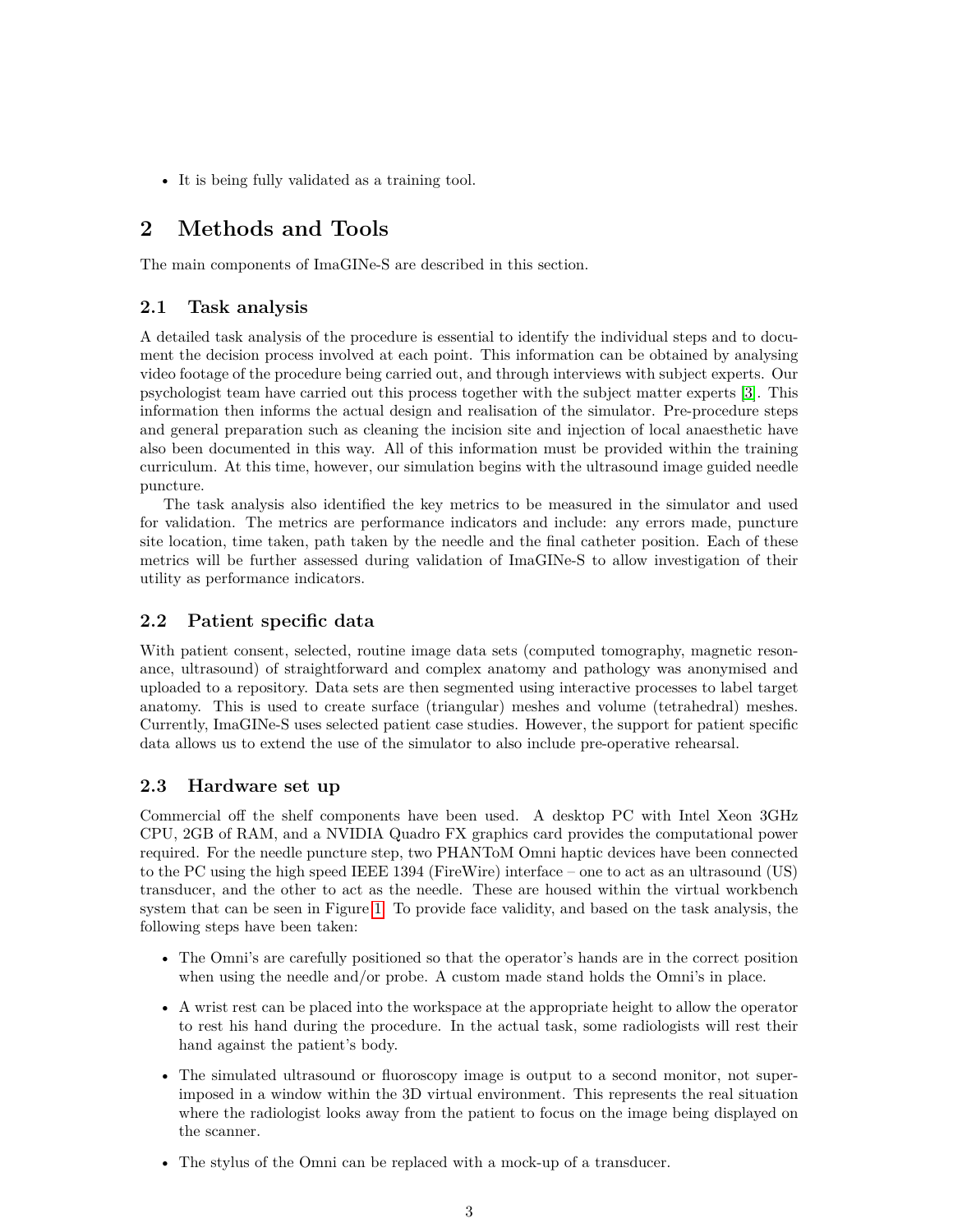<span id="page-4-0"></span>

*Figure 2:* Respiration - diaphragm motion is simulated by the up and down motion of the central tendon coupled with its rib attachments

#### **2.4 Algorithms and software**

ImaGINe-S has been coded in C++ and makes use of OpenGL, GLSL (the OpenGL Shading Language), the H3D haptics library from Sensegraphics, and a wxPython interface to allow patient parameters to be changed interactively.

Our first prototype platform used static CT volume data [\[7\]](#page-7-3). In reality, however, the image data being viewed will alter dynamically in response to respiration and deformation forces introduced by the needle insertion. We have developed a methodology for deriving such dynamic volume rendering from patient imaging data. The deformation module has been implemented on the CPU. After studying the physiology involved, we chose to control the respiration by the rib cage and the diaphragm. Mesh models of the relevant anatomy are obtained through standard segmentation techniques [\[9\]](#page-7-4). Ribs are modeled as rigid bodies with kinematic laws, while diaphragm motion is simulated by the up and down motion of the central tendon coupled with its rib attachments [\[8\]](#page-7-5). Soft-tissue deformation is handled by an extended Chain Mail algorithm allowing fast multiorgan interaction [\[4\]](#page-7-6). Parameters to simulate the deformation behaviour control compression, stretching and shearing. Figure [2](#page-4-0) illustrates the effect of the diaphragm moving during exhalation. Deformations due to the needle insertion require the detection of collisions between the needle and the organ concerned. This is performed using the H3D API and allows us to know the area of the collision and the magnitude of the touching force. The deformation is then computed in real-time using the mass-spring method. Full details of our algorithm can be found in [\[9\]](#page-7-4)

The X-ray simulation has been implemented on the GPU. It is a three pass algorithm using an OpenGL pipeline. For each X-ray pixel, the first pass computes tissue penetration, the second computes an intermediary result required in the final pass to compute the cumulative attenuation using the Beer-Lambert law. An example of the images produced can be seen in Figure [3.](#page-5-0)

The ultrasound simulation is also implemented on the GPU. Currently, a 2D multi-planar reconstruction (MPR) image is extracted from the CT voxel data set based on the position and orientation of the transducer. This can be efficiently achieved using the OpenGL frame buffer object architecture (FBO). All voxels that have been penetrated by the needle are assigned a high value corresponding to the metallic material of the needle shaft, which reflects US. Acoustic shadowing effects are simulated by postprocessing the MPR image to compute a shadow mask, and high frequency noise is also added. Bright reflections may occur in US images at interfaces such as with bone, gas, and fat/tissue. This effect can be produced in the final image by detecting and enhancing horizontal edges in the MPR image using a Sobel filter. Finally, the MPR image, the shadow mask and the noise data are blended using multi-texturing. Images from both linear and curvilinear US probes can be generated; an example can be seen in Figure [4.](#page-5-1)

As the trainee moves the Omni that is used as the US transducer over the skin of the virtual patient, an US-like image corresponding to the position and orientation of the image plane is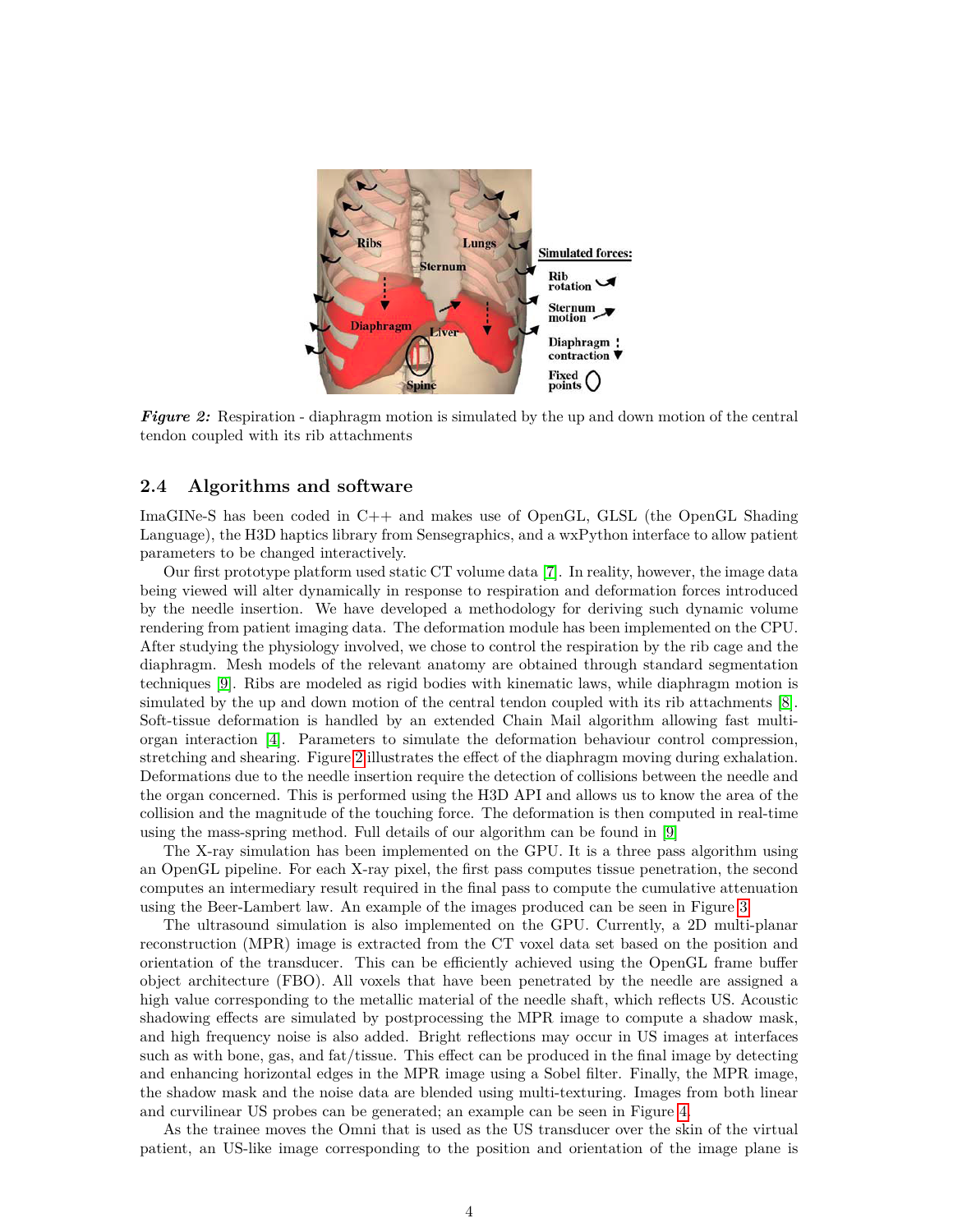<span id="page-5-0"></span>

*Figure 3:* X-Ray image calculated on the GPU

<span id="page-5-1"></span>

*Figure 4:* Example of US-like images generated in real time from original CT data

computed and displayed in real-time (see Figure [5\)](#page-6-0). The force of the probe against the skin can be felt by the operator. Similarly, the sensation of puncturing into the viscera with the virtual needle can be felt through the feedback provided by the second Omni. The force feedback delivered in virtual environment simulators is generally an approximation to a real procedure, as assessed by experts. Haptics based on actual procedural forces should allow a more realistic simulation of the subtle cues [\[2\]](#page-7-7). In evaluating needle puncture procedures in vitro studies are essential for detailed understanding of the physical components and effects of overall summated forces, and we are collecting such experimental data [\[6\]](#page-7-8). The observed behaviour can then be modelled analytically using a radial-basis function (RBF) network, where each RBF corresponds to a Gaussian function. Thus we obtain essential information on tissue properties and we use this to help create a haptics look up table (LUT). The position of the tip of the virtual needle is tracked as it penetrates the virtual patient. The voxel in which the needle tip currently resides can therefore be mapped to the original CT data set. The CT Hounsfield value of that voxel is used as the index to the LUT, and it returns an appropriate force co-efficient depending on the tissue type. A force calculation (using Hooke's Law) is then applied to the haptics device. Full details of how the haptic forces are calculated can be found in [\[7\]](#page-7-3).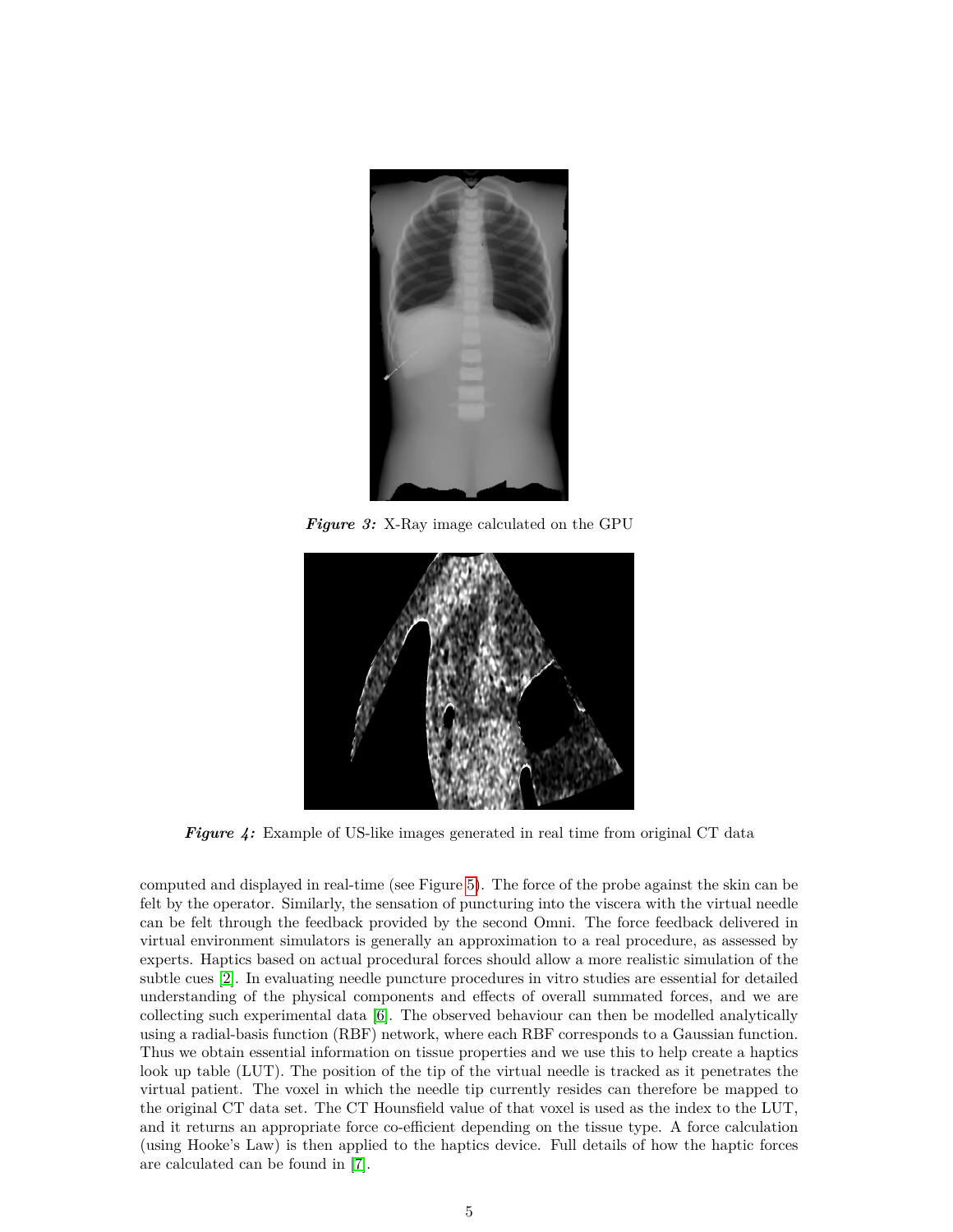<span id="page-6-0"></span>

**Figure 5:** The virtual patient with ultrasound probe and needle. The needle is clearly visible in the current ultrasound image. Note that the ultrasound image will be displayed on a separate monitor. It is shown here for illustration purposes.

## **3 Results**

The most important question in any project to build a medical virtual environment is: does it actually improve the trainees skill at carrying out the procedure without negative training artefacts? Extensive validation is therefore an ongoing process run in parallel to the development phase. Following the attainment of ethical approval, experienced and trainee subjects have been recruited within the partner hospitals. Construct and content validation studies are currently being carried out and with ethical approval, we have collected data from pilot studies at the Cardiovascular and Interventional Radiological Society of Europe (CIRSE 2008, Copenhagen) and the British Society of Interventional Radiology (BSIR 2008, Manchester). 53 subjects (49 male, 4 female: 30 trainees and 23 subject matter experts) underwent baseline testing on a simulated percutaneous nephrostomy. Face and content validation were assessed using a 5-point Likert scale. Outcomes showed that 41/53 (78%) participants thought that the design of ImaGINe-S was moderately realistic with content validity being rated averagely for all critical task steps. 44/53 (83%) participants thought that ImaGINe-S is a useful model for training skills for nephrostomy.

Our preliminary results indicate the usefulness of ImaGINe-S for training skills for nephrostomy. With further development, it will allow trainees to also train the basic skills of percutaneous renal collecting system access. Improvements are being made as a result of these pilot studies and further assessment of face and content validity is underway.

### **4 Conclusions**

Anonymised patient datasets form an essential basis for construction of 'virtual reality' training models such as that offered by ImaGINe-S. Training scenarios can be developed and validated in the academic environment, combining the skills of a multi-disciplinary team of experts in computer science, psychology, and medicine. Initial results augur well for the fidelity of our simulator. Further construct and concurrent validation, and skills transfer studies, form a key part of future, proposed work. This will be conducted within IR curricula to evaluate the clinical effectiveness of the simulator to train visceral needle puncture procedures. Other functionality, such as the inclusion of palpation support, is also planned.

ImaGINe-S is now set to move into a commercialisation stage. Medic Vision Ltd. (Melbourne, Australia) have been involved in the project to develop this simulator and are currently drawing up productisation plans to package and sell the simulator to hospitals.